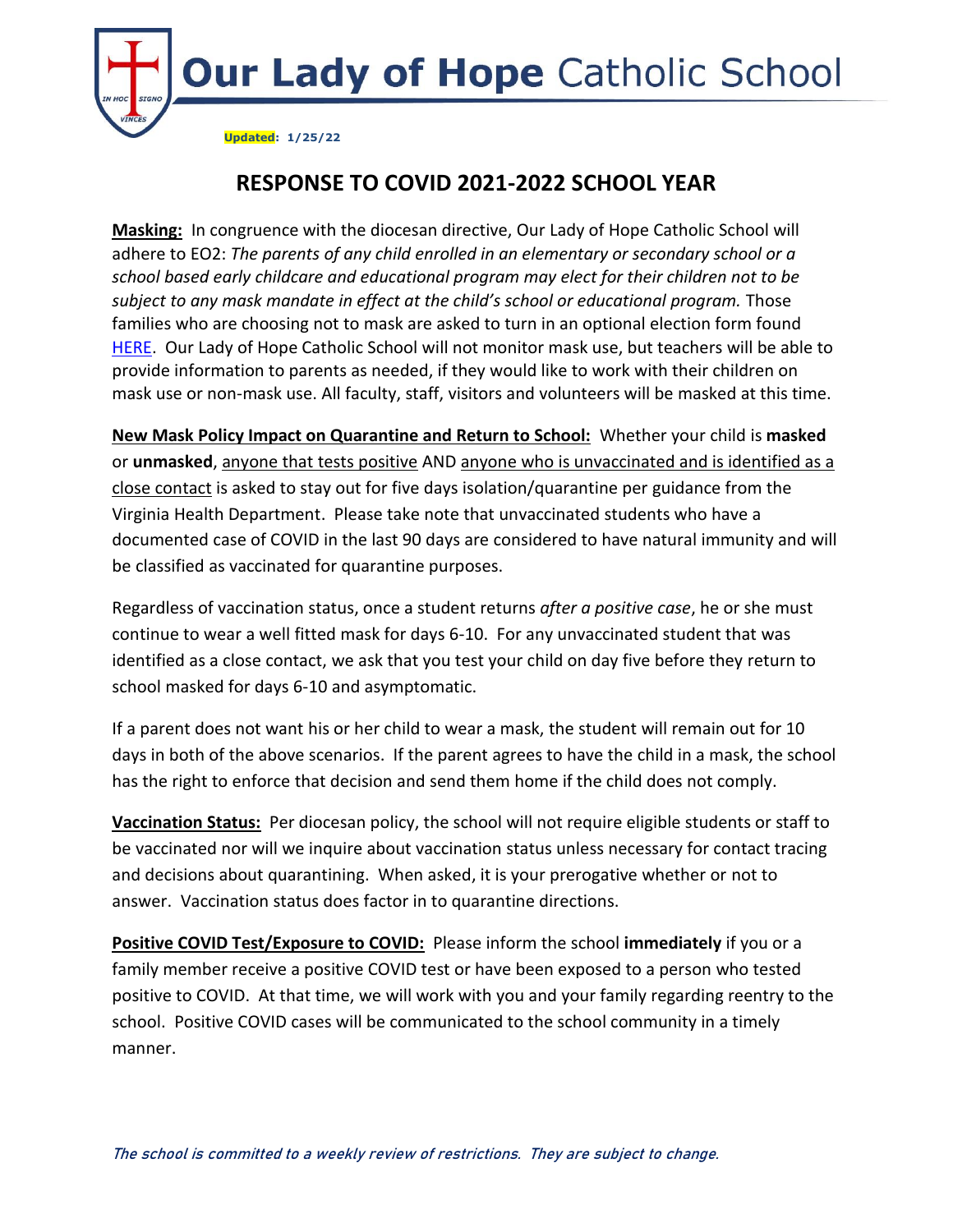

**Quarantine-Isolation:** Everyone, regardless of vaccination status, who is suspected or confirmed positive for COVID-19 must:

- Isolate for a minimum of 5 days; and
- Continue to wear a well fitted mask around others for 5 additional days.
- Isolation may end after 5 days only if the individual has no symptoms or symptoms are resolving and the individual has been fever-free for at least 24 hours.

OLOH follows the guidance of the Virginia Department of Health in determining and establishing quarantine requirements and options for ending quarantine. Please read the following for more information.

## [https://www.vdh.virginia.gov/content/uploads/sites/182/2021/12/IQ-FAQs-for-K-12-](https://www.vdh.virginia.gov/content/uploads/sites/182/2021/12/IQ-FAQs-for-K-12-Schools.pdf) [Schools.pdf](https://www.vdh.virginia.gov/content/uploads/sites/182/2021/12/IQ-FAQs-for-K-12-Schools.pdf)

VDH states that individuals who have had "close contact" with someone suspected or confirmed positive for COVID-19 *are* expected to quarantine at home if they:

- are not vaccinated; or
- have completed the primary series of Pfizer or Moderna vaccine over 6 months ago and are not boosted; or
- have completed the primary series of J&J vaccine over 2 months ago and are not boosted.
	- $\circ$  Individuals who have been boosted or have completed the primary series of Pfizer or Moderna vaccine within the last 6 months or have completed the primary series of J&J within the last 2 months are not required to quarantine.

Students, faculty and staff **who are fully vaccinated** and/or boosted within the last six months (or those with natural immunity) will *not* be expected to quarantine after having exposure to an individual who tested positive for COVID**. They are, however, required to wear a mask for ten days** and test on day five if possible or sooner if symptoms develop.

If a parent does not want his or her child to wear a mask, the student will remain out for the full 10 days. If the parent agrees to have the child in a mask, the school has the right to enforce that decision and send them home if the child does not comply.

The Virginia Department of Health recommends that all who have had "close contact" take a COVID test on day 5, if possible.

**Social Distancing/Bathroom/Cafeteria/Hallway:** Students will remain at a 3 feet distance while in the school building unless the time they are closer than three feet is less than fifteen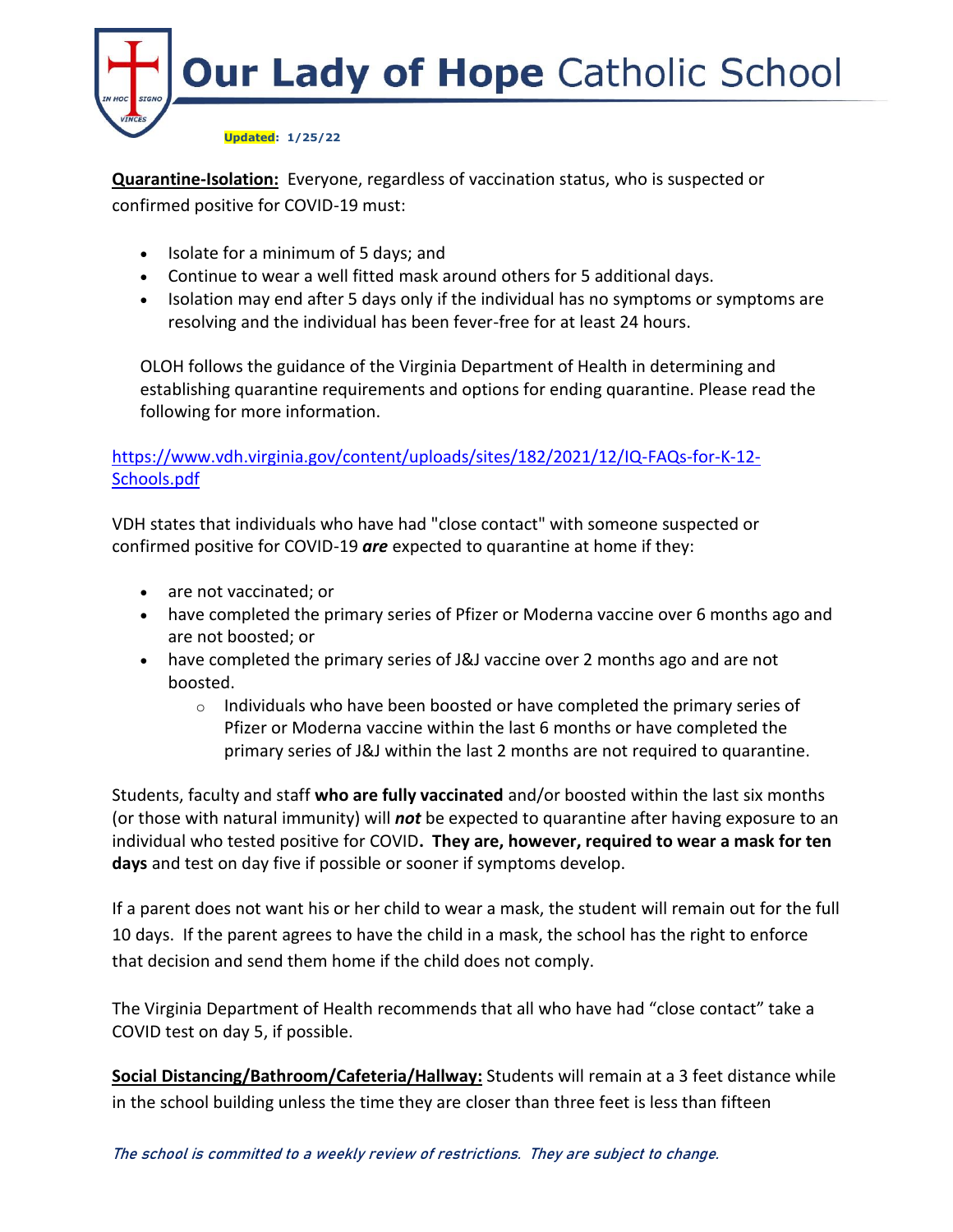

minutes. For example, there is no limit to the number of students in the bathroom at one time beyond what is reasonable because the period of time in the bathroom is not long. Similarly, students walking in lines should maintain distance as much as possible, but the three feet requirement is not fully in effect since they will be walking a short amount of time. The cafeteria line is another similar example. However, students will be spaced while eating because they are maskless and sit longer than fifteen minutes. The distance teachers and staff stand away from students is left to their discretion.

**Wellness Check/Visitors & Volunteers: All** members of the community will monitor their own health at home *before* attending school or visiting/volunteering at school by taking their own temperatures and analyzing possible COVID like symptoms (e.g., is this symptom related to something I commonly experience like allergies, or is it different and new?). Please consult the [Health Screening/Daily Symptom Checker](https://ourladyofhopeschool.net/wp-content/uploads/Daily-Symptom-Health-Wellness-Checker.pdf) for more information. Visitors and volunteers must abide by the COVID restrictions presented in this document.

**Sick Child:** If you have a child who is sick, please keep your child home and call your primary care for advice. If you have an immediate family member or a child who has tested COVID positive or who has been exposed to a positive case, please keep your child home and please email the clinic immediately. If you are waiting for COVID results for yourself or your child, please do not send your child to school in the meantime.

**Sanitize and Frequent Hand Washing:** The school will redouble its efforts to keep surfaces sanitized throughout the school day. Our students and staff will be required to wash or sanitize their hands before eating and at other critical times throughout the day (e.g., after going to the bathroom, blowing nose, etc.)

**Contact Tracing/Cohort/Recess/Drop Off/Pick-Up:** The school will carefully contact trace if there is a known case of COVID or potential exposure. We will contact families as needed and communicate with all involved parties while respecting confidentiality. To make contact tracing easier and to limit exposure, we will keep heterogeneous groups of students from interacting. At recess, cones will delineate spaces in which the various grades may play. At lunch, the grades will not intermingle. At drop off and pick up students will be encouraged not to gather in groups of intermingled cohorts.

**After School Programs, Before/After Care, Field Trips:** All before and after school programs will follow the same restrictions as students follow during the school day. Our students will participate in two field trips a year either in person or virtually. Classes may participate in off